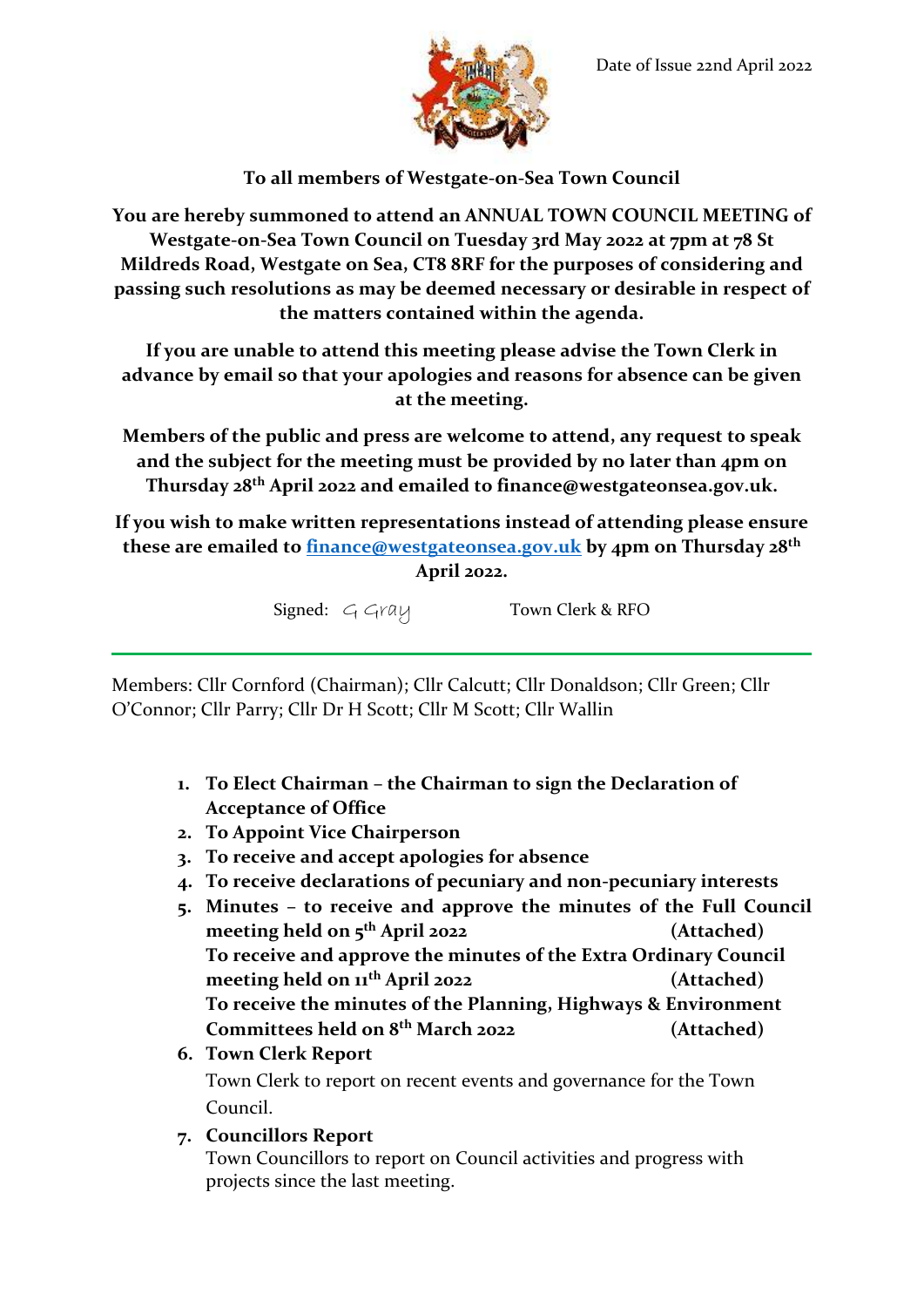|                                                                       | 8. County and Thanet District Ward Councillors Report                                                                                                |            |
|-----------------------------------------------------------------------|------------------------------------------------------------------------------------------------------------------------------------------------------|------------|
|                                                                       | KCC and/or TDC Ward Councillors to report on issues affecting Westgate<br>on Sea.                                                                    |            |
|                                                                       | 9. Review of Governance Arrangements                                                                                                                 |            |
|                                                                       | Draft Committee Terms of Reference and Scheme of Delegations -                                                                                       |            |
|                                                                       | Members are invited to debate and approve - Decision required.                                                                                       |            |
|                                                                       |                                                                                                                                                      | (Attached) |
|                                                                       | 10. Committee and Working Group Appointments 2022/23                                                                                                 |            |
|                                                                       | To debate and approve Committee, Sub-Committee and Steering/Working                                                                                  |            |
|                                                                       | Group Membership - Decision required.                                                                                                                | (Attached) |
|                                                                       | 11. Financial and Budget Reports                                                                                                                     |            |
|                                                                       | (a) Bank Reconciliation 31st March 2022 be received.                                                                                                 | (Attached) |
|                                                                       | (b) Payment and Receipt Reports March 2022 be received. (Attached)                                                                                   |            |
|                                                                       | (c) Year End Account Reports be received.                                                                                                            | (Attached) |
|                                                                       | 12. Annual Review                                                                                                                                    |            |
|                                                                       | To complete annual review                                                                                                                            |            |
| i.                                                                    | <b>Asset Register</b>                                                                                                                                | (Attached) |
| ii.                                                                   | Confirmation of Insurance Cover                                                                                                                      | (Attached) |
| iii.                                                                  | Annual Subscriptions - currently Action with Communities in Rural Kent,<br>Campaign to Protect Rural England, National Allotment Society, Society of |            |
|                                                                       |                                                                                                                                                      |            |
| Local Council Clerks, National Association of Local Councils and Kent |                                                                                                                                                      |            |

Association of Local Councils

Renewal invitation for KALC/NALC received; Members invited to renew

- subscription for 2022/23: **Decision required (Attached)**
- iv. List of Direct Debits **(Attached)**

## **13. Public Participation Session**

The meeting will adjourn to allow 15 minutes for the purposes of public participation. Subject to standing order 3(f) a member of the public shall not speak for more than 3 minutes and in accordance with standing order  $3(e)$  a question shall not require a response at the meeting nor start a debate on the question.

## **14. Appointment of Chaplain for Town Council**

To appoint Rev Susan Wing as Chaplain for the Town Council: **Decision required**

**15. Appointment of Councillor Internal Auditor for Town Council** To appoint Cllr O'Connor as Councillor Auditor to complement the Internal Audit processes for the Town Council: **Decision required**

# **16. Town Councillor Vacancy**

Town Clerk to report on a recent resignation and the process for the vacancy as confirmed by TDC.

# **17. Flagpoles**

To consider two reports from Cllr Wallin with proposals for two further flagpoles to be situated in Westgate on Sea: **Decision required**

**18. CCTV**